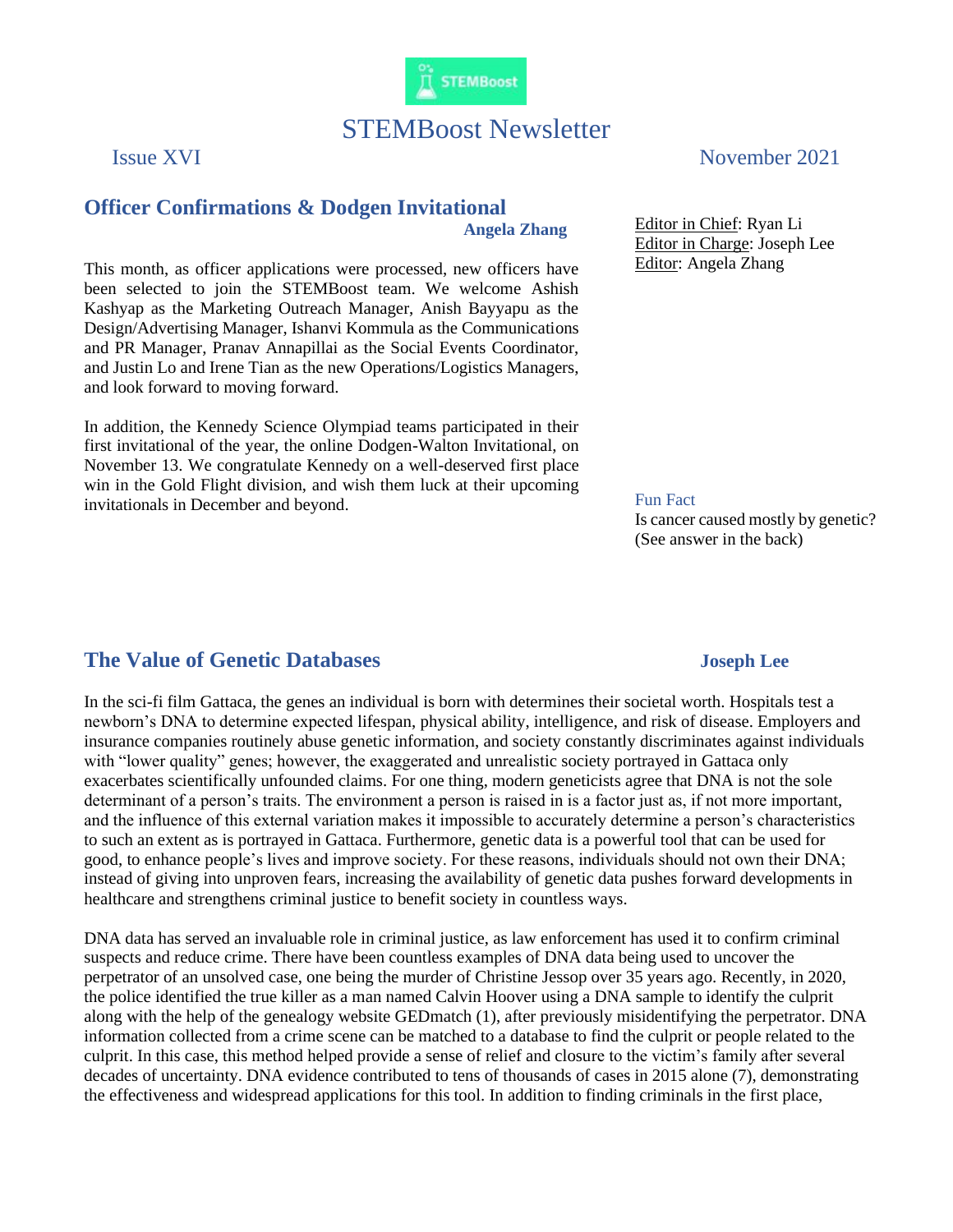studies have also found that adding a convict to a DNA database helps deter crime. One study was done regarding Denmark, after "an expansion of the DNA database in 2005 added anyone charged with a serious offense." Compared to criminals who were not added to the database, criminals who were added to the database showed a 42% decreased likelihood of another conviction occurring within the following year (2). When a criminal's name is added to a DNA database, they can be easily identified by law enforcement should they commit future crimes. Punishments also get harsher for each repeat offense, which has a significant effect in dissuading criminals. Despite the potential advantages and public support behind the use of DNA to solve crimes, much of DNA data is still unavailable for usage by law enforcement purposes due to the fears and stigma surrounding genetic privacy. This severely limits the usefulness of genetic databases for criminal justice. Overall, the usefulness of genetic databases consisting of DNA information from millions of individuals for criminal justice emphasizes why giving organizations the right to own DNA information can be hugely beneficial to society.

Besides its role in criminal justice, expanding genetic databases benefits the progression of medical research that could save or improve quality of life in patients. Researchers can use genetic data mapped from thousands of individuals to find "genetic markers" that are associated with a particular disease. They have already been used to identify the presence of genetic disorders and risk of developing diseases, and one notable example is the BRCA1 or BRCA2 gene. Mutations in these genes can increase the chance of developing breast cancer to 50% (6). With the help of genetic databases, people can test their DNA to see if they are at greater risk for developing various health problems. This elevates patients' self-awareness and increases the chance that they will check up with their doctors and be diagnosed in the early stages of a disease. In particular, early stages of cancer are more treatable and have an exponentially greater chance of survival than later stages, not to mention the differences in cost. Risk identification is also crucial as it motivates patients to change their lifestyle to prevent certain diseases. In addition to disease prediction, increasing the availability of genetic data for hospitals and healthcare providers opens up the potential for the development of personalized medicine. When patients are treated for a disease, "it can be difficult to predict who will benefit from a medication, who will not respond at all, and who will experience negative side effects (7)." Each patient responds differently to a certain drug treatment, and this is partly because each person also has a different genetic code. Despite this, medical professionals today use a "one dose treats all" approach, so some people may receive too much or too little of a drug. This can cause several negative side effects; however, by using DNA data to gauge how a specific person responds to a set of substances, medical professionals can find the most effective treatments for a specific person. In order to develop medical techniques, researchers require data from a vast number of people to use in DNA databases. Unfortunately, there is often a shortage of volunteers in research studies due to people's unfamiliarity with DNA research that benefits society in the long term by contributing to improving healthcare for everyone. Individual ownership of genetic information would introduce clear barriers to the fields of health and medicine. Altogether, it is essential that organizations have the right to access people's genetic information for medical development.

Many people fear that genetics companies may not properly protect their data to prevent genetic discrimination, leading to a society akin to the one portrayed in Gattaca. However, much of the fear surrounding genetic testing "may be attributed to scientific illiteracy in the general public, misconceptions among various groups of people, and the existence of other sorts of privacy invasions which leave individuals apprehensive about how their genetic privacy will be protected (4)." In reality, even with continued developments in the field of genetics, genetic discrimination has still not yet become a significant concern. From a legal standpoint, this problem has been shrinking over the past few years. From 2013 to 2018, the average number of genetic discrmination cases each year has decreased by over 100, from ~300 in 2013 to ~200 in 2018. Furthermore, none of these lawsuits have even sued an employer for using genetic information against them, but for employers improperly obtaining possession of family medical histories (9). In most cases, already established laws prevent discrmination before it happens. Consequently, it would not make sense to abandon such enormous scientific developments to cater for risks and concerns that are arguably trivial in comparison. Such fears surrounding the new and unknown have also been seen and disproven countless times throughout the past. In 1796, when Edward Jenner developed the first vaccine against the smallpox virus, it faced stark opposition from those who believed this invention seemed too good to be true, or argued that forcing people to vaccinate was a "violation of personal liberty (5)." Today, routine